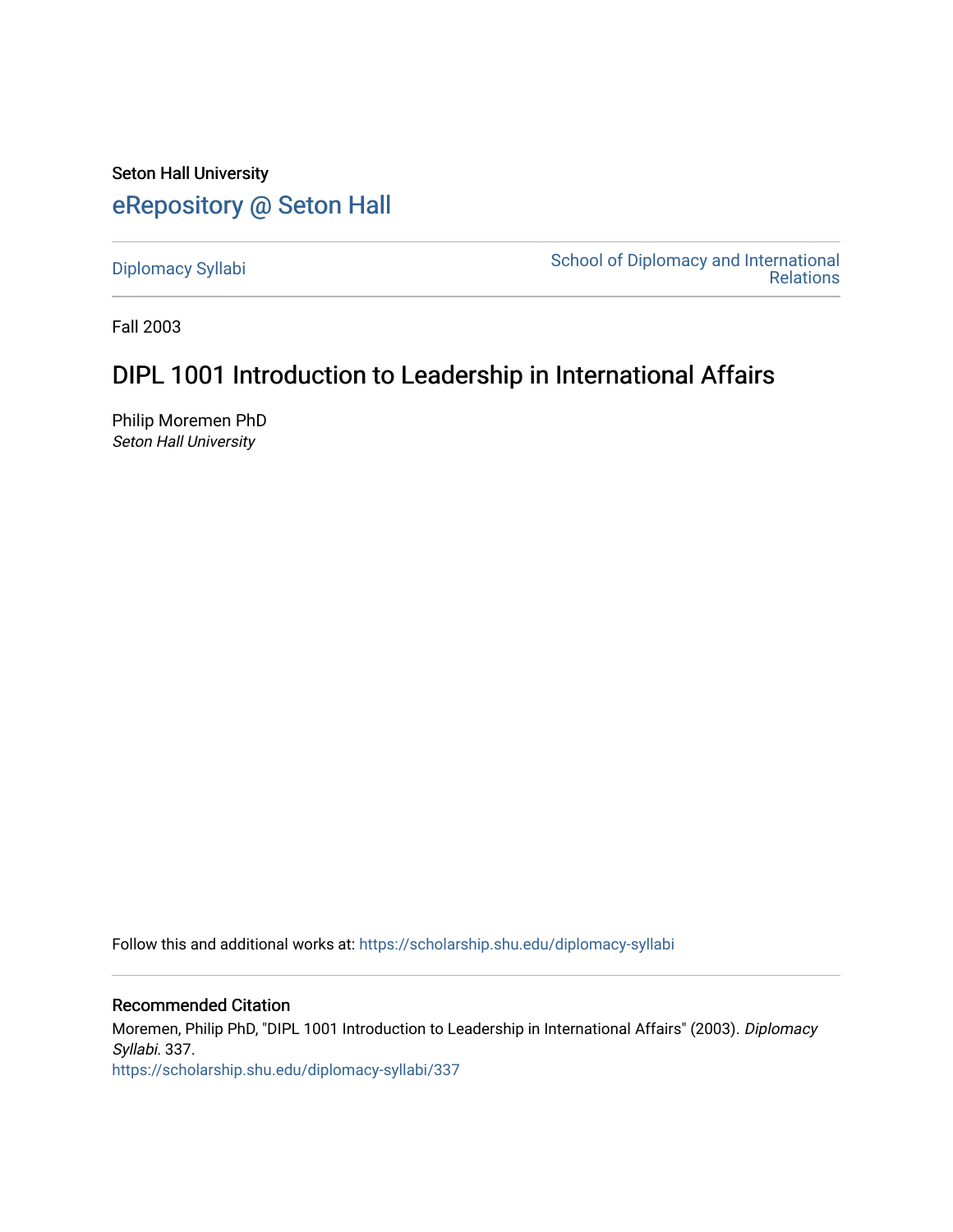# Leadership DIPL 1001 Professor Moremen Fall,2003 [Preliminary Syllabus)

In this course, students will learn about the nature of international environmental problems and will apply an interdisciplinary set of analytical tools to understand their causes and possible solutions. The course will survey and analyze the actual and potential institutions the international community employs to address these problems.

The course will include several requirements, more fully described below: (a) completing assigned readings before class and participating in class discussions; (b) preparing journal entries; (c) taking a final exam. Class participation and the journal entries together will be worth 25% of your grade and the take home final 75%. Incompletes are strongly discouraged, except for medical and other serious emergency.

- a. Readings and Participation. Please read the assigned readings before class and be prepared to discuss them in class.
- b. Journal Entries. For two of the four class sessions, you will submit a 2 page typed, double-spaced journal entry on some aspect of that week's reading. Rather than a summary of the reading, the journal entry should express your critical thoughts and reactions. You should submit journal entries in class. If you will be absent, you may submit your journal entry by e-mail. Late entries will be penalized *Yi* a mark; entries not submitted by the next class will not be graded.
- c. Final Exam. There will be take-home final exam covering the entire class, including all assigned readings.

COUXSE MATERIALS: All students are expected to purchase the following books: -Ken Conca & Geoffrey Dabelko eds., Green Planet Blues,  $(2^{nd}$  ed., 1998).

-Gareth Porter & Janet Brown, Global Environmental Politics (3rd ed. 2000). Supplemental readings also will be made available. The reading assignments listed below are subject to modification.

OFFICE IOURS AND CONTACT INFORMATION. Office hours will be from 4:00 to 5:30 on Wednesdays and 11 to 12 :30 on Thursdays, or by appointment. I am also available after class. My extension is 2517; my e-mail address is moremeph $@$ shu.edu.

#### PLAGIARISM AND OTHER SERIOUS ABUSES OF ACADEMIC INTEGRITY.

Plagiarism, cheating on an exam, or other serious abuses of academic integrity will not be tolerated and may result in a failing grade on the assignment in question, a failing grade for the class, and/or further disciplinary action. Plagiarism means passing off someone else's language or ideas as your own. Where you quote language word for word from a source, you must place it in quotation marks or in a block quote and give the exact source for each quoted passage. Where you paraphrase something,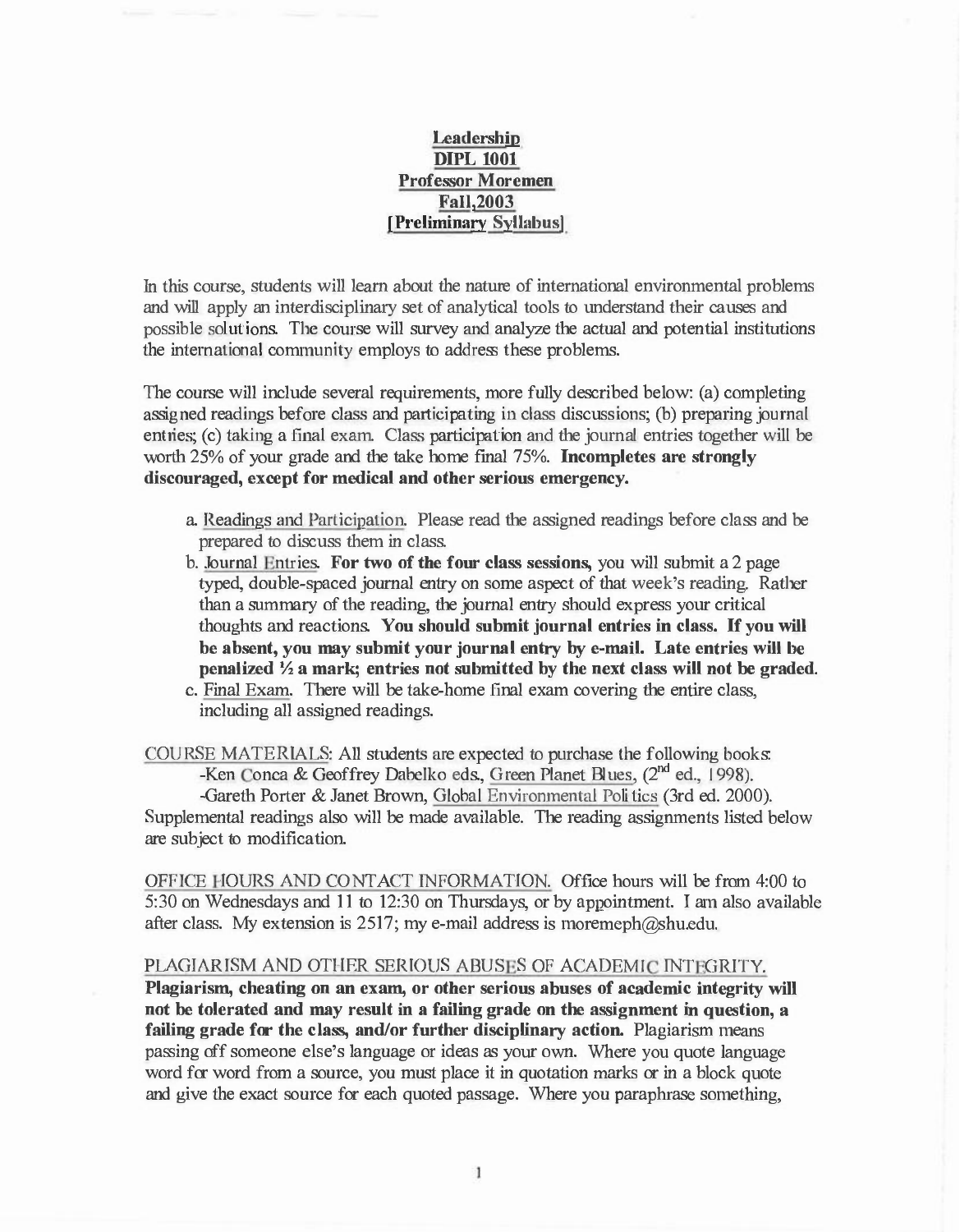you must cite the source. Where you refer to or use an author's insight or idea, you must cite the source. Lifting language from a web site without indication and citation is plagiarism.

## CURRICULUM AND READINGS

 $P&B =$  Porter & Brown, Global Environmental Politics.  $GPB = Green Planet Blues.$ Supp= Supplemental readings

#### Session 1: [1/15] Course Introduction

-General Background Reading:

-[??]P&B: pp. 1-12; 25-32; 175-182.

-[??] GPB, Introduction: Conca & Dabelko, Twenty-five Years of Global Environmental Politics, pp. 3-13.

## Session 1: Sustainable Development; Population, Consumption, and Technology

-GPB, Ch. 23: World Commission on Environment and Development, Towards Sustainable Development.

-GPB, Ch. 28: Durning, How Much is Enough

-Supp: Paul & Anne Ehrlich, Why Isn't Everyone as Scared as We Are?.

-Supp: Ben Wattenburg, The Population Explosion is Over.

-Supp: UN Dept. of Economic and Social Affairs, Population Division, World Population Prospects: the 2002 Revision [Excerpt]

-Supp: UNFPA, The State of the World Population 2001: Population and Envt'l Change [Introduction]. [Substitute something from the 2002 report?]

-??Supp: William Moomaw, Sustainable Industrialization: Identifying the Factors.

-??Supp: Seth Dunn, Decarbonizing the Energy Economy, in State of the World. 2001 (Lester Brown, et al., eds.)

-Supp: Marc Jensen & Marc Ross, The Ultimate Challenge: Developing an Infrastructure for Fuel Cell Vehicles.

Session 4: Oceans and Fisheries.

-GPB, Ch. 3: Garret Hardin, The Tragedy of the Commons.

-GPB, Ch. 5: Feeny, et al.: The Tragedy of the Commons: Twenty-two Years Later.

-GPB, Ch. 1: Meadows, et al., The Limits to Growth.

-Supp: Tom Tietenberg, Environmental Economics and Policy, pp. 1-18 .

-Supp: Theodore Panayatou, Economic Instruments for Environmental Management and Sustainable Development, [Excerpts in Hunter, et al., bltemational Environmental Law, pp. 108-111].

-P&B: 135-141.

-[??] Supp: Hunter, et al., International Enviromnental Law, 675-686; 702- 721. [Read for general concepts; skim treaty provisions].

-[??]Supp: Peter Weber, Net Loss: Fish. Jobs, and the Marine Environment.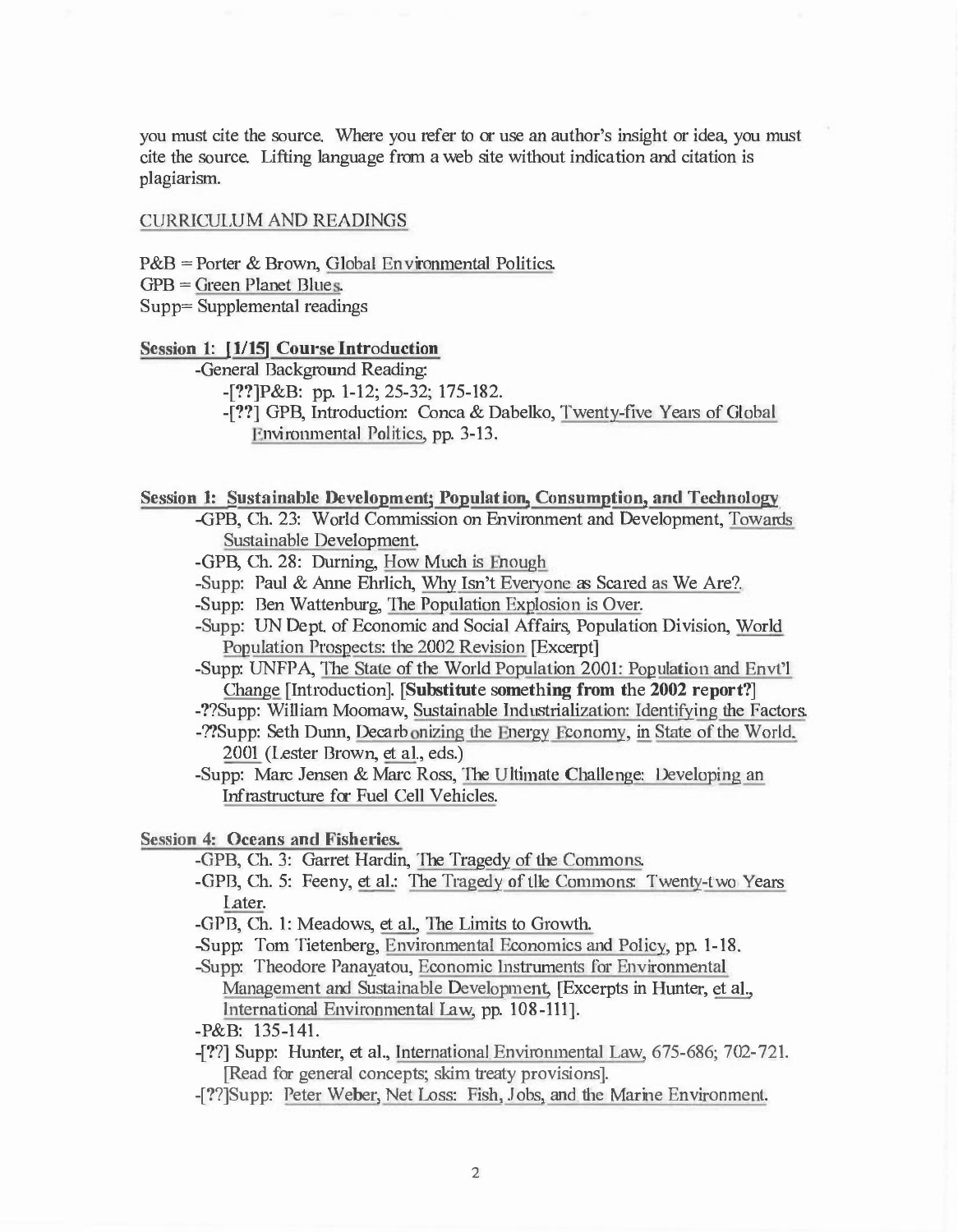-Supp: John Tierney, A Tale of Two Fisheries.

Session: Climate Change

-P&B: 112-124.

- -Supp: Kevin Trenberth, Stronger Evidence of Human Influences on Climate Change: the 2001 IPCC Assessment, Environment, vol. 43, no. 4 May 2001, 8.
- -GPB, Ch. 15: Sheila Jasanoff, Skinning Scientific Cats.
- -[??] Supp: Hunter, International Environmental Law, pp. 646-665.
- -Supp: William Moomaw, et al., The Kyoto Protocol, A Blueprint for Sustainable Development.
- -Supp: Pew Center on Global Climate Change, Climate Talks in Marrakech, www.pewclimate.org/cop7/overview.cfm.
- -Supp: U.S. Rejection of Kyoto Protocol Process, 95 Am. J. lnt'l L. 647 (2001).

-Supp: U.S. Global Climate Change Policy: A New Approach (Feb. 14, 2002).

- -Supp: David Gardiner and Lisa Jacobson, Will Voluntary Programs Be Sufficient to Reduce U.S. Greenhouse Gas Emissions?, Environment, vol 44, No. 8, October 2002, p. 24.
- -[??]Supp: Thomas Schelling, What Makes Greenhouse Sense?, Foreign Affairs, May/June 2002, at 2.

## Session 13: [4/16] Trade and Environment

- -P&B: pp. 182-199.
- -GPB, Ch. 18: Jagdish Bhagwati, The Case for Free Trade.
- -GPB, Ch. 19: Herman Daly, The Perils of Free Trade.
- -Supp: John Jackson, World Trade Rules and Environmental Policies: Congruence or Conflict?
- -Supp: Hunter, et al., International �nvironmental Law [Excerpt: The Int'l Trade System]. [To be distributed)

-Supp: Various summaries of WTO dispute resolution decisions.

-Supp: Frank Bierman, The Case for a World Environment Organization

## Session 12: [4/9) Biodiversity and Forests.

-P&B: pp. 98-103; 124-130.

- -Supp: Christopher Joyce, Earthly Goods: Medicine-Hunting in the Rainforest.
- -Supp: Daniel Bodansky, International Law and the Protection of Biological Diversity.
- -Supp: Kal Raustiala and David Victor, Biodiversity Sjnce Rio: The Future of the Convention on Biological Diversity.
- -Supp: Sean Murphy, Biotechnology and International Law, 42 Harv. Int'l L. J. 47, 47-90 (2001).
- -P&B: pp. 130-135; 199-212.